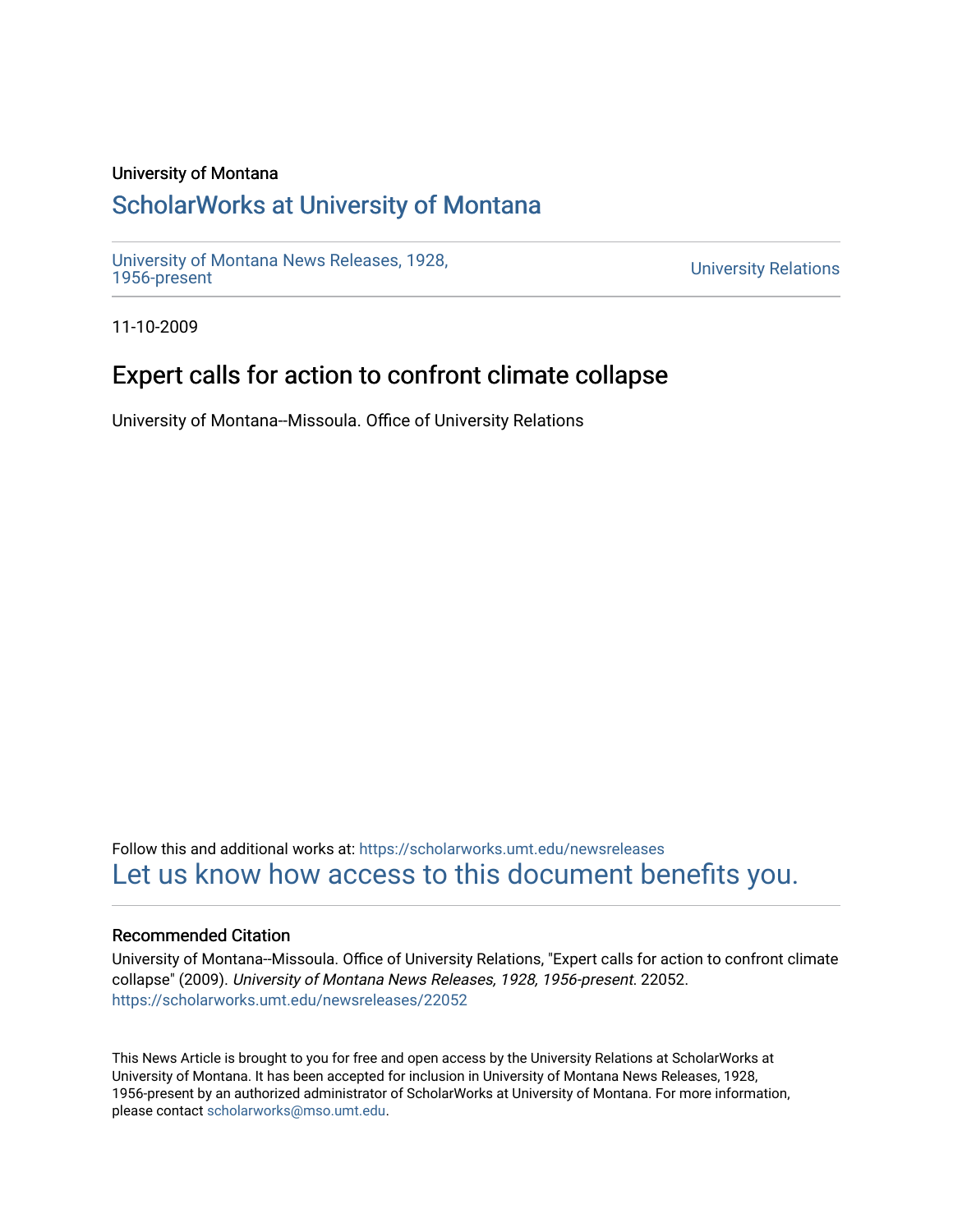

UNIVERSITY RELATIONS • MISSOULA, MT 59812 • 406.243.2522 - FAX: 406.243.4520

# EWS RELEASE

Nov. 10, 2009

**Contact:** Richard Drake, UM history professor and lecture series organizer, 406-243-2981, [richard.drake@umontana.edu](mailto:richard.drake@umontana.edu).

### **EXPERT CALLS FOR ACTION TO CONFRONT CLIMATE COLLAPSE**

#### **MISSOULA -**

David Orr, an award-winning expert best known for his pioneering campaign to promote environmental literacy in higher education and his recent work on ecological building design, will give the next installment of the President's Lecture Series at The University of Montana.

Orr will present "Down to the Wire: Confronting Climate Collapse" at 8 p.m. Wednesday, Nov. 18, in the University Center North Ballroom. The event is UM 's annual Brennan Guth Memorial Lecture in conjunction with the University's Environmental Studies Program.

Earlier that day from 3:10 to 4:30 p.m., Orr will give a seminar titled "Designing Post-Carbon Cities: The Oberlin Project" in Gallagher Business Building Room 123. Both events are free and open to the public.

Orr is the Paul Sears Distinguished Professor of Environmental Studies and Politics and special assistant to the president at Oberlin College and a James Marsh Professor at the University of Vermont. His career as a scholar, teacher, writer, speaker and entrepreneur spans fields such as the environment and politics, environmental education, campus greening, green building, ecological design and climate change.